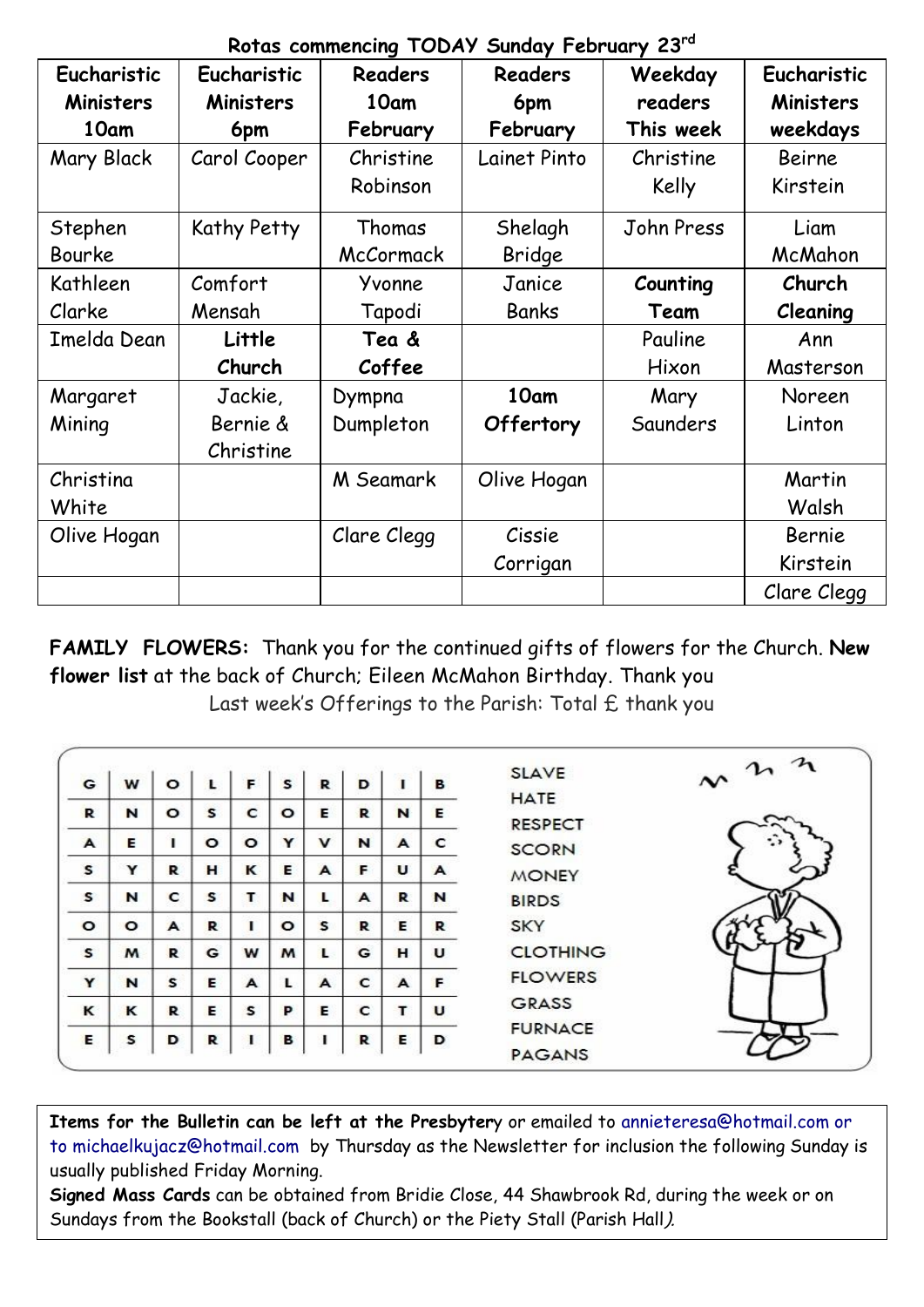

## ST. BERNARD'S PARISH BULLETIN

## Seventh Sunday in Ordinary Time

## **Sunday 23rd February 2014**



**Parish Priest** Mgr. Michael J Kujacz: Assistant Fr. Michael Job

**Address** St. Bernard's R C Church, Burnage Lane, Manchester M19 1DR **Telephone**0161 432 3628 **Website** [http://stbernards-burnage.homeip.net](http://stbernards-burnage.homeip.net/)

7 th Sunday MASS 7/ Creed 12 Apostles; Sunday P.139 Eucharistic Prayer 3 (p28) Hymns 290, 26, 122, 462, 425

Today we too are gathered round the table of the Lord, the table of the Eucharistic sacrifice, in which he once again gives us his Body and makes present the one sacrifice of the Cross. It is in listening to his word, in nourishing ourselves with his Body and his Blood that he moves us on from being a multitude to being a community, from anonymity to communion. The Eucharist is the sacrament of communion that brings us out of individualism so that we may follow him together, living out our faith in him. Therefore we should all ask ourselves before the Lord: how do I live the Eucharist? Do I live it anonymously or as a moment of true communion with the Lord, and also with all the brothers and sisters who share this same banquet? What are our Eucharistic celebrations like?)

 Where does the multiplication of the loaves come from? The answer lies in Jesus' request to the disciples: "You give them…", "to give", to share. What do the disciples share? The little they have: five loaves and two fish. However it is those very loaves and fish in the Lord's hands that feed the entire crowd. And it is the disciples themselves, bewildered as they face the insufficiency of their means, the poverty of what they are able to make available, who get the people to sit down and who — trusting in Jesus' words — distribute the loaves and fish that satisfy the crowd. And this tells us that in the Church, but also in society, a key word of which we must not be frightened is "solidarity", that is, the ability to make what we have, our humble capacities, available to God, for only in sharing, in giving, will our life be fruitful. Solidarity is a word seen badly by the spirit of the world!

Today, once again, the Lord distributes for us the bread that is his Body, he makes himself a gift; and we too experience "God's solidarity" with man, a solidarity that is never depleted, a solidarity that never ceases to amaze us: God makes himself close to us, in the sacrifice of the Cross he humbles himself, entering the darkness of death to give us his life which overcomes evil, selfishness and death. Jesus, today too, gives himself to us in the Eucharist, shares in our journey, indeed he makes himself food, the true food that sustains our life also in moments when the road becomes hard-going and obstacles slow our steps. And in the Eucharist the Lord makes us walk on his road, that of service, of sharing, of giving; and if it is shared, that little we have, that little we are, becomes riches, for the power of God — which is the power of love — comes down into our poverty to transform it. (Pope Francis) *2014 Year of Our Parish*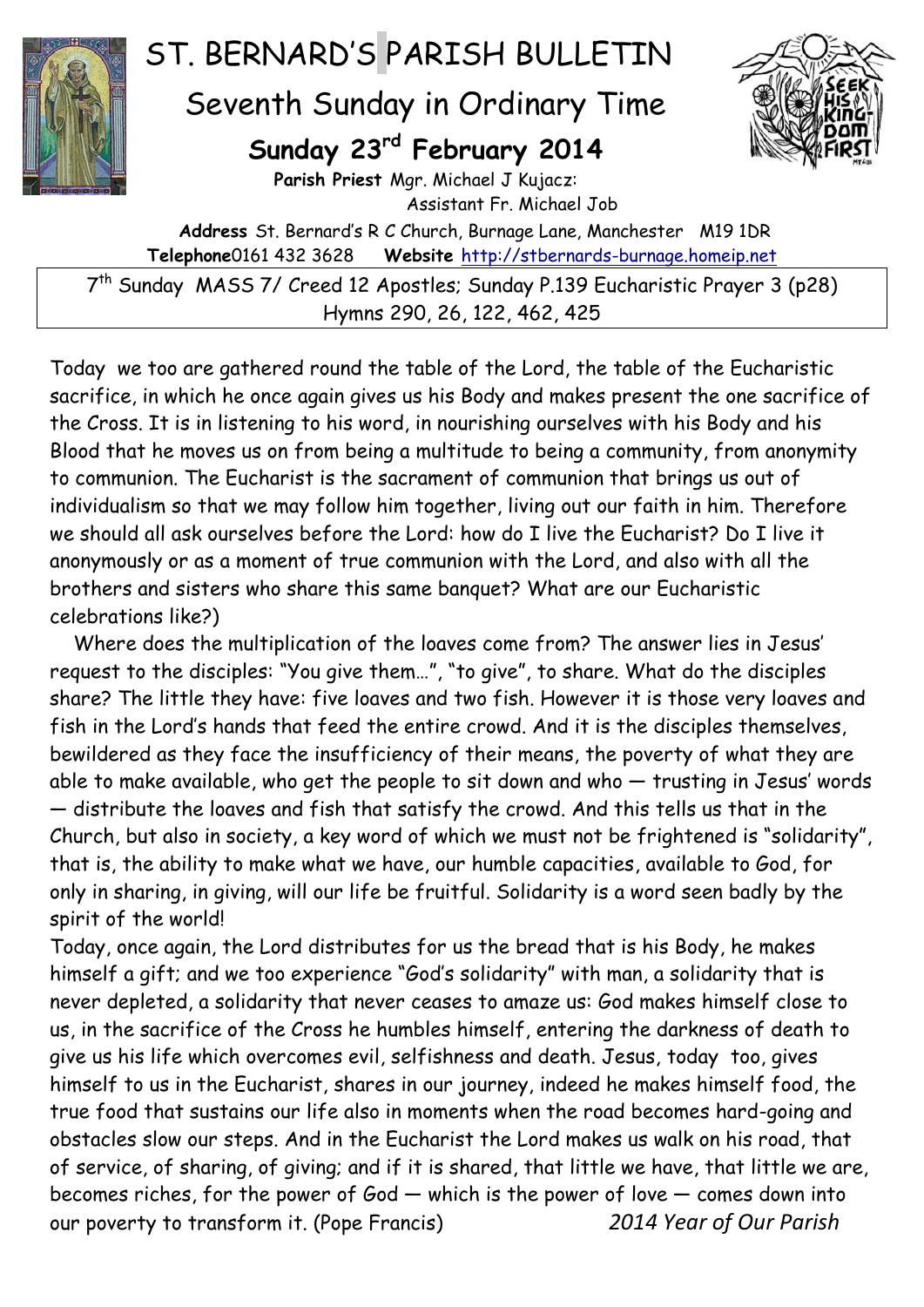**Pope Francis Tweet**; I greet all those who are sick and suffering. Christ Crucified is with you; cling to him!

## **THE HOLY FATHER'S INTENTIONS (February)**

**Universal:** That the Church and society may respect the wisdom and experience of older people.

**For Evangelization:** That priests, religious, and lay people may work together with generosity for evangelization.

| Sunday    | 23 <sup>rd</sup> February | 7 <sup>th</sup> Sunday of                  | 10.00am           | Mass                        |
|-----------|---------------------------|--------------------------------------------|-------------------|-----------------------------|
|           |                           | Ordinary time                              | 6.00pm            |                             |
| Monday    | 24th February             | Mass of the<br>day                         | $9-30$ am         | Mass                        |
| Tuesday   | 25 <sup>th</sup> February | Requiem: Bill<br>Bainbridge                | 10 am             |                             |
|           |                           | Mass of the                                | $6-7$ pm          | Exposition                  |
|           |                           | day                                        | 7pm               | Mass                        |
| Wednesday | 26 <sup>th</sup> February | Mass of the<br>day                         | $9-30$ am         | Mass                        |
| Thursday  | 27 <sup>th</sup> February | Mass of the<br>day                         | $9-30$ am         | Mass                        |
| Friday    | $28^{th}$<br>February     | Mass of the<br>day                         | 9-30am            | Mass                        |
| Saturday  | $1st$ March               | Feast: St<br>David, Patron                 | 11-12noon         | Exposition &<br>Confessions |
|           |                           | of Wales                                   | 12 Noon           | Mass                        |
| Sunday    | 2 <sup>nd</sup> March     | 8 <sup>th</sup> Sunday of<br>Ordinary time | 10.00am<br>6.00pm | Mass                        |

**Masses received this week:** Special Intentions, Mary Thomson, Eileen McMahon, Charlie Smith, John Duffy, William Mitton, and Bridie Nugent.

**Sick;** please commend to your prayers the sick and housebound of the Parish especially, , Maximus John Paul Payne(baby), Daniel, Martin, Sarah, Audrey Doona, Michael Doyle, Jacob Bannister, Janet Roberts, Simon Kelly, John Doona, Margaret Keable, Cissie Corrigan, Ruth Sivori, Pat Preston, Clare Bainbridge, Malcolm Scott, Sheila MacCrimmon, Carolyn Smith, Pat Reid, Simon McDermott, Julie Ann Keeney, Stephen Gatley, Kath Rafter, Sally Kenny, Bernadette Maloney,